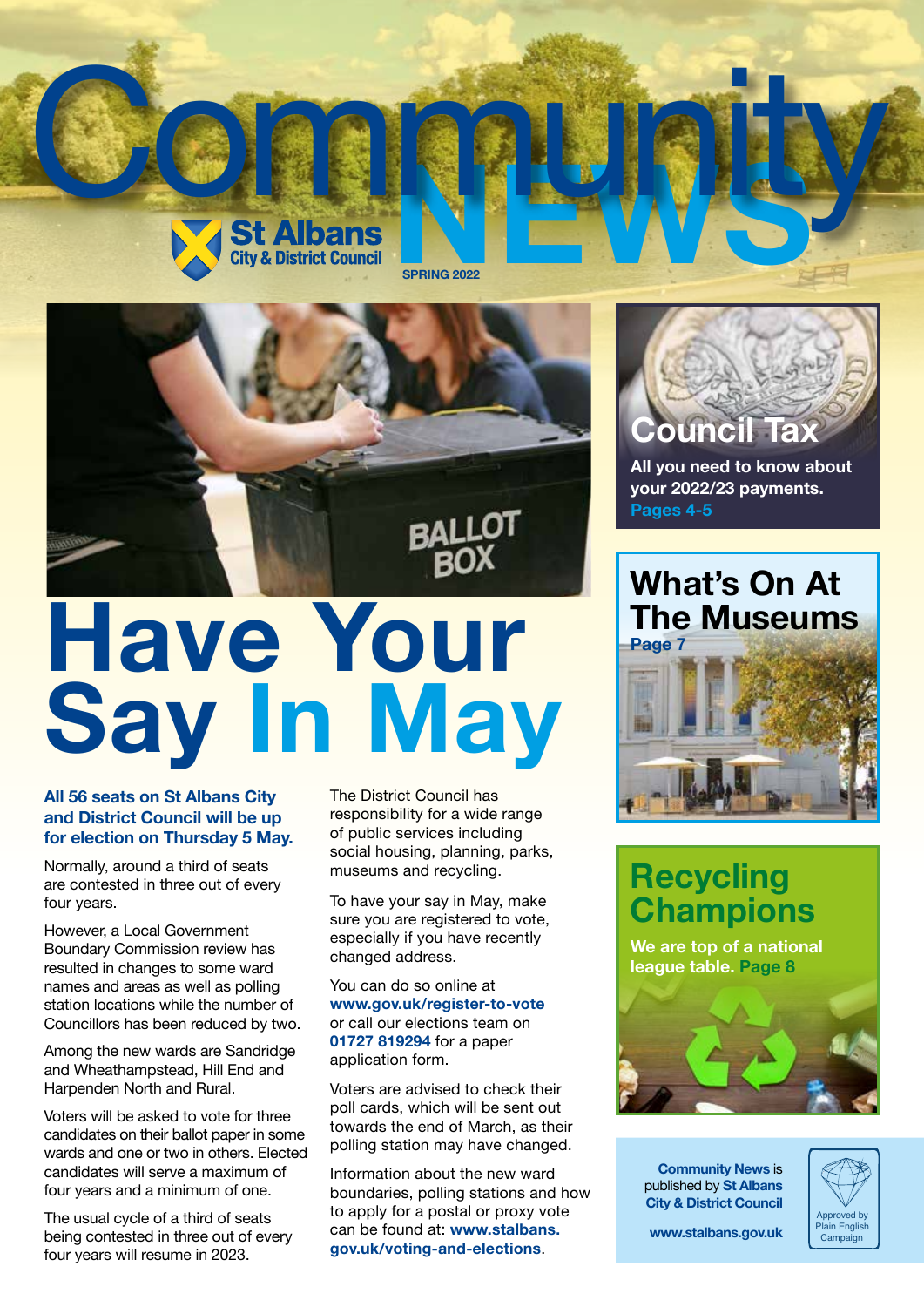

## **Playing Out**

**Make your street a place where children can play out in safety while their parents meet up with their neighbours.**

We are backing a national scheme that allows residential roads to be closed off for a few hours for small community aatherings.

Dozens of streets across the District have already held Playing Out sessions which have been supported by the environment charity Sustainable St Albans.

To take advantage of this free scheme, you will need to consult with residents, enlist volunteer stewards and make an application.

Free online information sessions are taking place in April and June to help people do this. You can find out more at **www.sustainablestalbans.org/ playingout** or by emailing **playingout@sustainablestalbans.org**.



### **Community Lottery Launched**

**A lottery to raise muchneeded funds for voluntary and community groups in St Albans District has been launched.**

Lottery tickets, which cost £1 each, are on sale from Tuesday 22 March with the first of the weekly draws held on Saturday 23 April.

We set up the lottery with operator Gatherwell for the benefit of local people.

Good causes within the District will receive an estimated £80,000 to £134,000 a year, 50% of the proceeds.

To buy tickets, choose which charity you would like to support and see the results of the draws, go to: **www.stalbansdistrictlottery.co.uk**.

**DEPARTURES** Time **Destination** Flight ONT GET FT BEHIND

## **GET YOUR COVID JAB**

**NHS** 

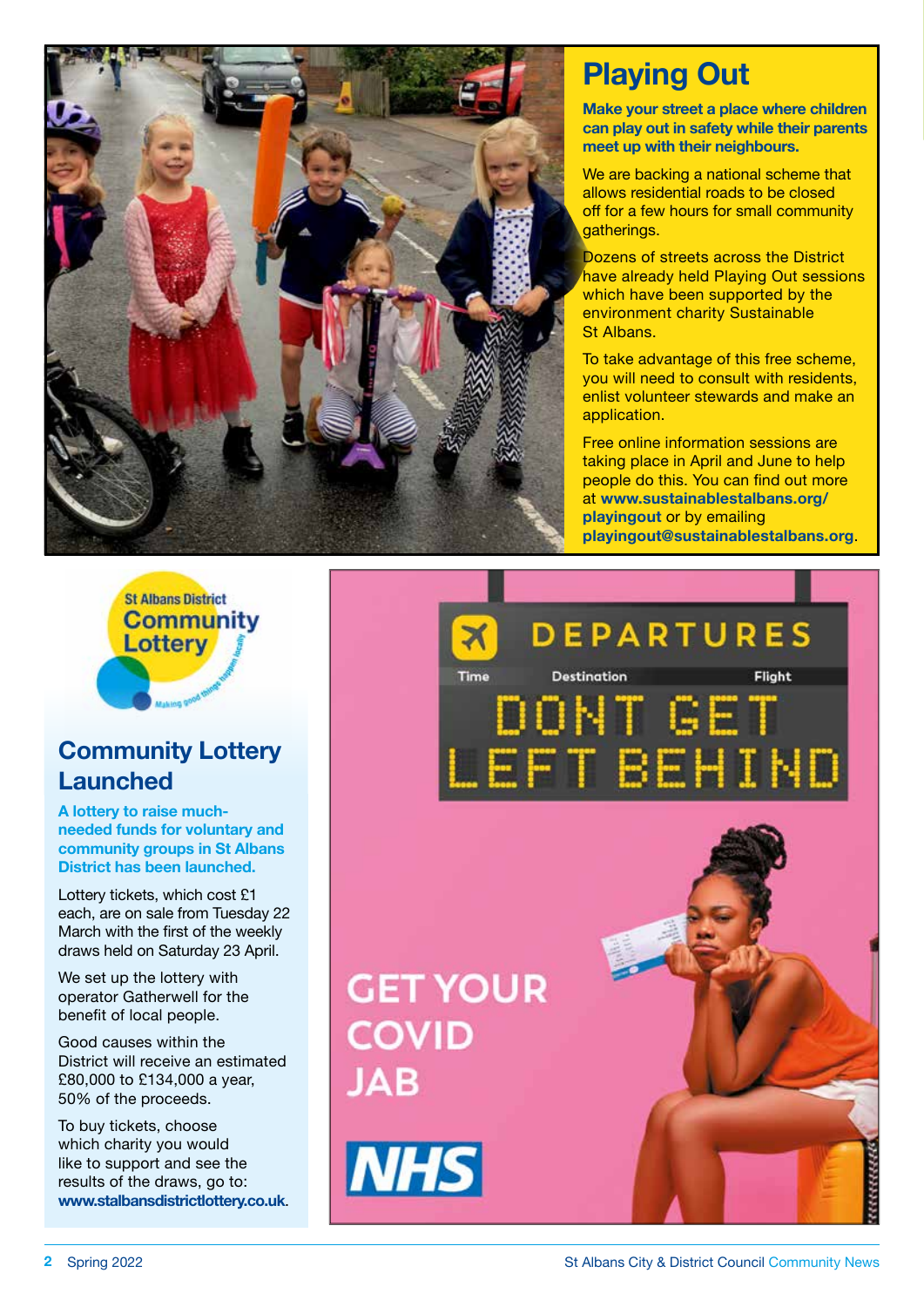# **Eco Issues**

### **Greener Homes**

**We have gained funding of £1.4 million from the Government's Sustainable Warmth initiative to improve the energy efficiency of homes around the District.**

People who own or rent homes with an Energy Performance Certificate of E, F, G and, in some cases, D, and are on a low income, are eligible to apply for an improvement grant.

The scheme will launch in the District in April and be managed by Warmworks. You can find out how to apply by calling them on **0808 196 8255**.

Details of other energy efficient grants are available on the Council's website at **www.stalbans.gov.uk/energy-efficiency**.



### **Tree Planting**

**We are planting 3,000 new trees across the District this year as part of our commitment to improve the environment.**

Trees are generally planted during the winter and early spring when conditions are best suited to ensuring they become established.

This season, we will plant 57 standard trees which are usually around two to three metres high and monitor them to see they take root.

Some 3,000 smaller trees, known as whips, are also being planted at various locations around the District.

All the plantings will take place this year on Council-owned land with some of the funding coming from a successful bid to the Local Authority Treescapes Fund.



### **Wilder Actions Map**

**Residents, schools and community groups across the District can plot actions they have taken to support wildlife and biodiversity.** 

This could be creating a hedgehog highway through a fence, building a pond or planting a hedgerow. The map has already received over 100 entries, each helping to make our District that little bit wilder.

When you submit an entry, you will be sent a wooden plaque to display. You can view the Wilder Actions Map at **www.hertswildlifetrust.org.uk/ wilderstalbans/wilderactions**.

If you would like to get involved in making your District a wilder place, contact Heidi Carruthers, Wilder St Albans Project Officer, at **heidi.carruthers@hmwt.org**.



### **Housing Initiative**

**Two new social-rent homes have been built with ecofriendly air source heat pumps to cut carbon emissions.**

This is the first time the Council has equipped new properties with the pumps rather than with gas boilers.

We are committed to tackling climate change and reducing emissions across the District to net zero by 2030.

The energy-efficient, twobedroom properties were built on an unused garage site in the Sopwell area.

## **Car Club**

**A car club has been launched in St Albans District - giving residents a relatively inexpensive way of accessing a vehicle when it is needed.**

The scheme is supported by the Council and is managed by Enterprise Car Club, the UK's largest car club operator.

They will soon be providing Nissan Leaf electric vehicles that can travel up to 168 miles on a single charge.

You can sign up at **www.enterprisecarclub.co.uk/ STALBANS**, entering the promotion code **STALBANS** to get an introductory discount.

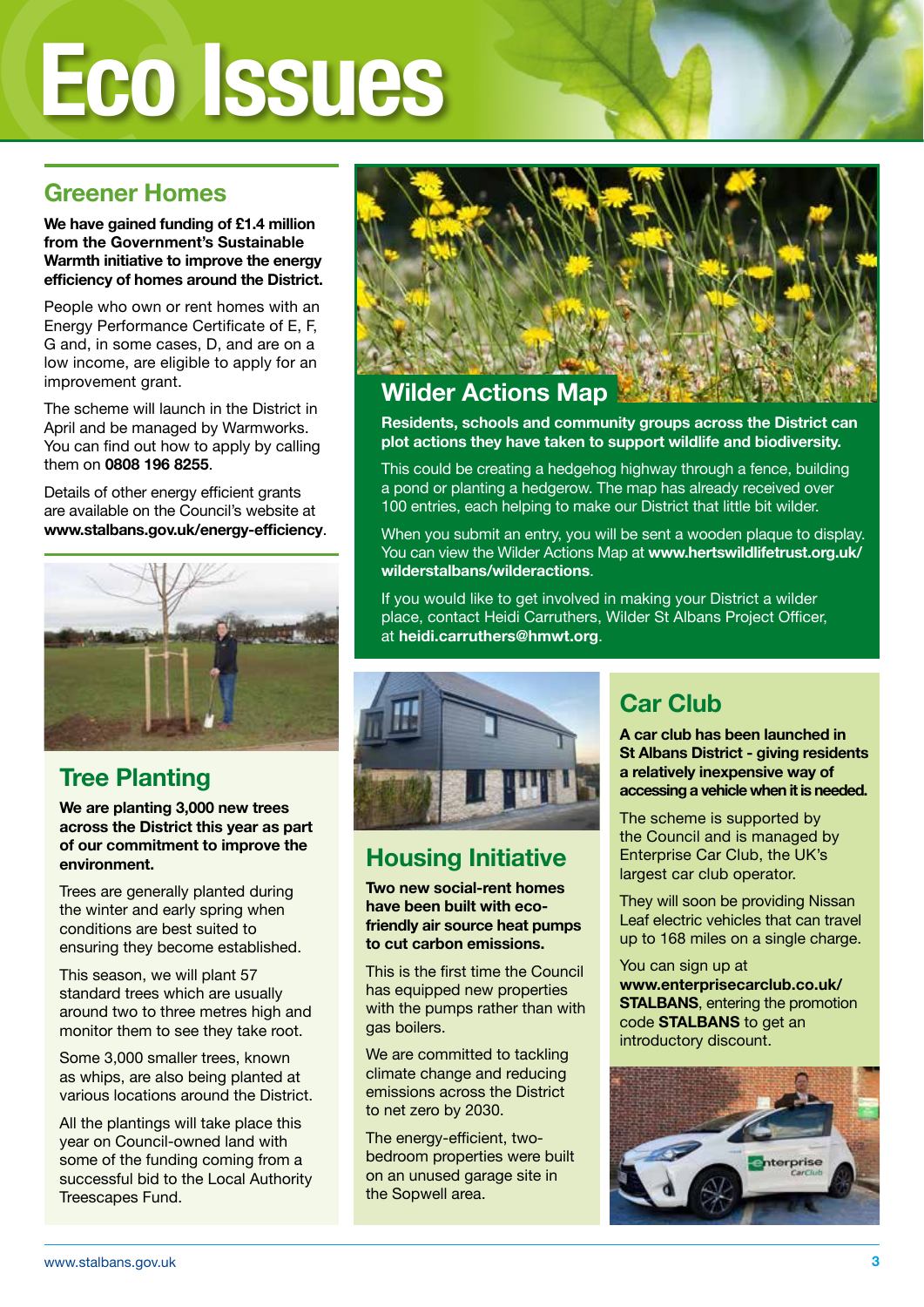## **Your Council Tax explained**

### **Your total bill includes Council Tax for:**

- Herts County Council St Albans City and District Council
- Herts Police and Crime Commissioner Town and Parish Councils

## **For every £1 you pay in Council Tax**

Hertfordshire County Council will get **76p Total £96.9m** St Albans City and District Council will get **10p Total £12.1m** Hertfordshire Police and Crime Commissioner will get **11p Total £14.1m** Parish Councils will get **3p Total £3.3m**

### **On average, you will pay just £3.66 a week for all the services provided by your District Council including:**

- Parks, play areas, sports activities
- Street cleaning
- Markets
- Tackling crime and nuisances like fly-tipping, noise and dog mess
- Special events and festivals
- Refuse and various recycling services
- Museums
- Elections
- Planning and enforcement
- Parking control
- Housing and benefit advice
- Sustainability initiatives
- Food, health and safety inspectors

### Our work is focused on achieving four key results for the District:

- A thriving community
- A great place to live and work
- A vibrant economy
- A cost effective council

For details of our five year work plan, including our priority projects for the coming year, see our Corporate Plan at

www.stalbans.gov.uk/corporateplan.

## **How Council Tax is calculated**

The Council's funding comes from a number of sources including Council Tax. The Council's gross expenditure of £37.9m is the main determinant of the level of Council Tax after allowing for expected income.

|           |                        | 2022-2023 |                        |
|-----------|------------------------|-----------|------------------------|
| £m        | Council Tax Band (D) £ | £m        | Council Tax Band (D) £ |
| £32.6m    | £528.95                | £38.0m    | £598.91                |
| $-E0.9m$  | $-£14.51$              | $-E0.1m$  | $-£1.29$               |
| £31.7m    | £514.44                | £37.9m    | £597.62                |
| $-£15.7m$ | $-£254.45$             | $-E20.3m$ | $-£321.01$             |
| £16m      | £259.99                | £17.6m    | £276.61                |
|           |                        |           |                        |
| $-E4.6m$  | $-£74.58$              | $-E5.3m$  | $-£83.45$              |
|           |                        | $-E0.2m$  | $-£2.75$               |
| -£4.6m    | -£74.58                | $-E5.5m$  | $-£86.20$              |
| £11.4m    | £185.41                | £12.1m    | £190.41                |
|           |                        |           |                        |
| £3m       | £49.28                 | £3.3m     | £51.34                 |
| £90.6m    | £1,470.63              | £96.9m    | £1,529.31              |
| £13.1m    | £213.00                | £14.1m    | £223.00                |
| £118.1    | £1,918.32              | £126.4    | £1,994.06*             |
|           |                        | 2021-2022 |                        |

This is the average rate of Council Tax across the District. The actual charge will vary between areas. See box on page 5.

**Hertfordshire Police and Crime Commissioner Parish Councils St Albans City and District Council Hertfordshire County Council**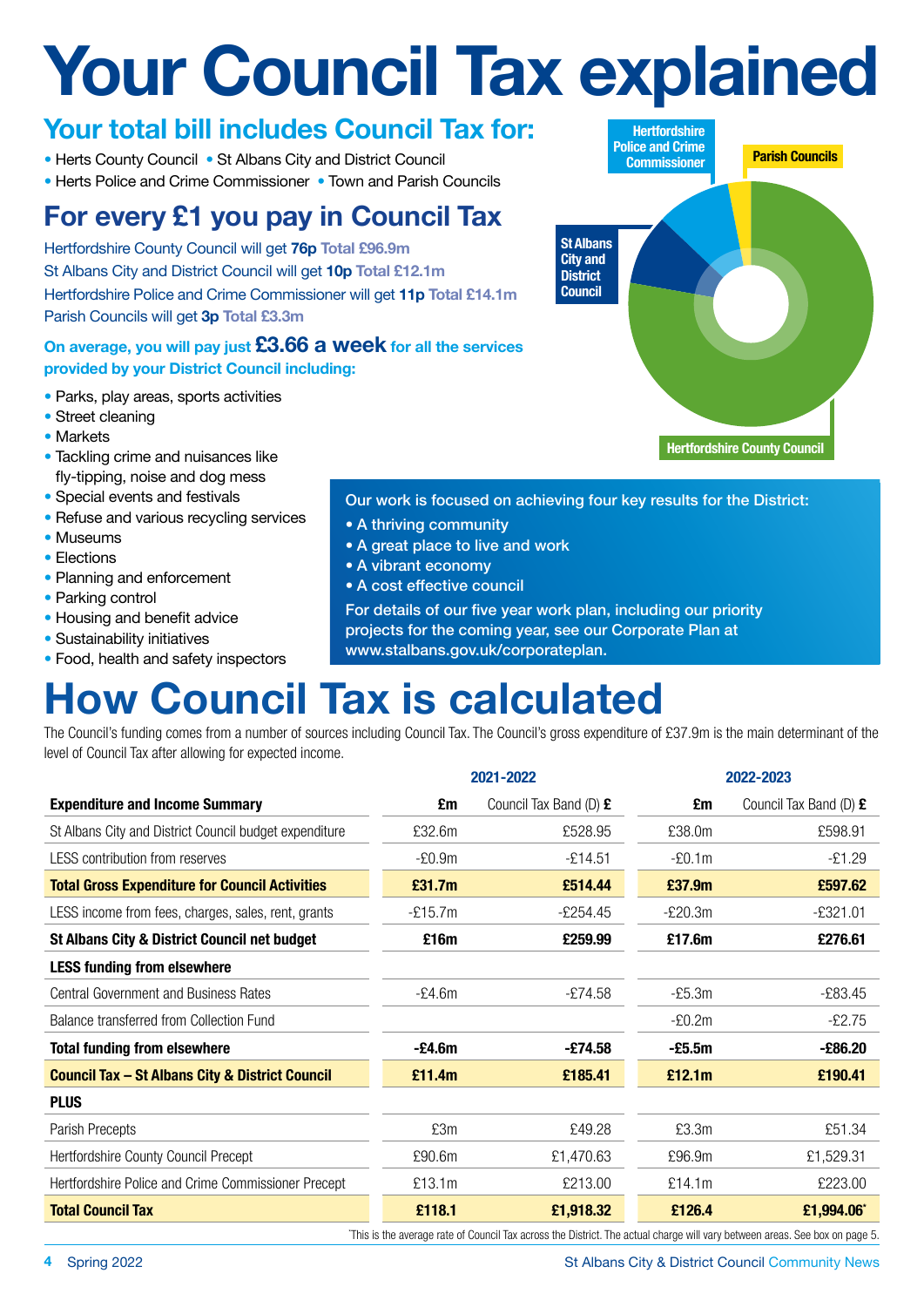## **What you pay**

| <b>PARISH</b>          | Э         |           | G         |           |           |           | G         |           |
|------------------------|-----------|-----------|-----------|-----------|-----------|-----------|-----------|-----------|
| <b>St Albans City</b>  | £1,307.31 | £1,525.19 | £1,743.06 | £1,960.96 | £2,396.73 | £2,832.50 | £3,268.27 | £3,921.92 |
| <b>Colney Heath</b>    | £1,338.61 | £1,561.70 | £1,784.80 | £2,007.91 | £2,454.12 | £2,900.31 | £3,346.52 | £4,015.82 |
| <b>Harpenden Rural</b> | £1,299.44 | £1,516.00 | £1,732.57 | £1,949.15 | £2,382.30 | £2,815.44 | £3,248.59 | £3,898.30 |
| <b>Harpenden Town</b>  | £1,345.42 | £1,569.64 | £1,793.88 | £2,018.12 | £2,466.60 | £2,915.06 | £3,363.54 | £4,036.24 |
| <b>London Colney</b>   | £1,344.07 | £1,568.08 | £1,792.08 | £2,016.11 | £2,464.14 | £2,912.16 | £3,360.18 | £4,032.22 |
| <b>Redbourn</b>        | £1,359.19 | £1,585.72 | £1,812.23 | £2,038.78 | £2,491.84 | £2,944.91 | £3,397.97 | £4,077.56 |
| <b>St Michael</b>      | £1,294.45 | £1,510.18 | £1,725.92 | £1,941.67 | £2,373.16 | £2,804.63 | £3,236.12 | £3,883.34 |
| <b>St Stephen</b>      | £1,348.55 | £1,573.30 | £1,798.05 | £2,022.82 | £2,472.34 | £2,921.85 | £3,371.37 | £4,045.64 |
| <b>Sandridge</b>       | £1,332.18 | £1,554.21 | £1,776.22 | £1,998.27 | £2,442.33 | £2,886.39 | £3,330.45 | £3,996.54 |
| Wheathampstead         | £1,352.78 | £1,578.24 | £1,803.69 | £2,029.17 | £2,480.10 | £2,931.02 | £3,381.95 | £4,058.34 |

## **% Change from last year**

| <b>PARISH</b>          | <b>St Albans City &amp;</b><br><b>District Council</b> | <b>Special Expenses</b><br>(see box at bottom of page) | <b>Hertfordshire</b><br><b>County Council*</b> | <b>Hertfordshire Police &amp;</b><br><b>Crime Commissioner</b> | <b>Town &amp; Parish</b><br><b>Councils</b> |
|------------------------|--------------------------------------------------------|--------------------------------------------------------|------------------------------------------------|----------------------------------------------------------------|---------------------------------------------|
| <b>St Albans City</b>  | 3.44%                                                  | 0.00%                                                  | $1.99\% + 2\%$                                 | 4.69%                                                          |                                             |
| <b>Colney Heath</b>    | 3.44%                                                  |                                                        | $1.99\% + 2\%$                                 | 4.69%                                                          | 2.50%                                       |
| <b>Harpenden Rural</b> | 3.44%                                                  |                                                        | $1.99\% + 2\%$                                 | 4.69%                                                          | 18.13%                                      |
| <b>Harpenden Town</b>  | 3.44%                                                  | 2.50%                                                  | $1.99\% + 2\%$                                 | 4.69%                                                          | 7.01%                                       |
| <b>London Colney</b>   | 3.44%                                                  | $-31.80%$                                              | $1.99\% + 2\%$                                 | 4.69%                                                          | 2.03%                                       |
| <b>Redbourn</b>        | 3.44%                                                  | $-2.20%$                                               | $1.99\% + 2\%$                                 | 4.69%                                                          | 1.30%                                       |
| <b>St Michael</b>      | 3.44%                                                  |                                                        | $1.99\% + 2\%$                                 | 4.69%                                                          | $-1.39%$                                    |
| <b>St Stephen</b>      | 3.44%                                                  | $-31.80%$                                              | $1.99\% + 2\%$                                 | 4.69%                                                          | 4.00%                                       |
| <b>Sandridge</b>       | 3.44%                                                  | $-17.00\%$                                             | $1.99\% + 2\%$                                 | 4.69%                                                          | $-1.52%$                                    |
| Wheathampstead         | 3.44%                                                  | 2.70%                                                  | $1.99\% + 2\%$                                 | 4.69%                                                          | 2.41%                                       |

The County Council precept includes a levy on behalf of Lee Valley Regional Park Authority and the Environment Agency. Details of the levy are available on their website www.hertfordshire.gov.uk.

\* For adult social care authorities, council tax bills show two percentage changes: one for the part of the overall change attributable to the adult social care precept (2.00%), and one for the part attributable to general expenditure (1.99%). The percentage change is applied to the full 2022/23 council tax for the County Council (General expenditure + Adult Social Care precept). Information about spending by the County Council is available at www.hertfordshire.gov.uk/counciltax; email contact@hertfordshire.gov.uk; telephone 0300 123 4040 or by writing to Hertfordshire County Council, PO Box 153, Stevenage, Herts, SG1 2GH.

### **Further information about Council Tax and how it is calculated is available at www.stalbans.gov.uk/council-tax**



### **Charges, and why they vary between areas**

St Albans City and District Council also collects Council Tax on behalf of Hertfordshire County Council, Hertfordshire Police and Crime Commissioner and the Town and Parish Councils in the District.

The actual charge for each band varies from area to area. This is because certain services are provided by the District Council in some areas, but by the Town or Parish Council in others.

District, Town and Parish Councils all make different charges (known as special expenses or precepts). The amount you pay depends on where you live.

For more information, please see: www.stalbans.gov.uk/where-your-council-tax-goes.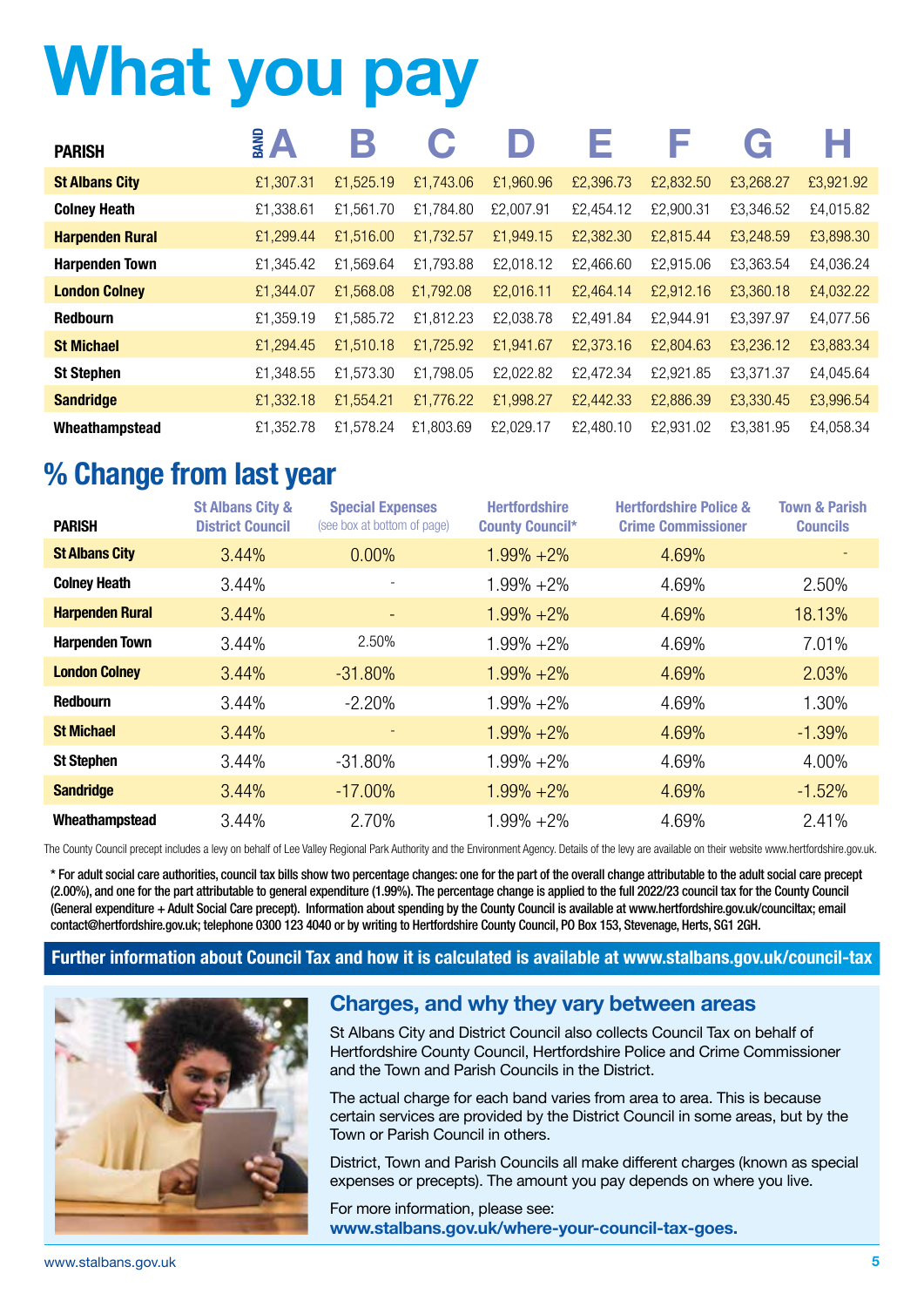

## **Sign Language**

**Residents are encouraged to learn sign language to help others by taking part in a low cost course.**

The Signs4Life scheme allows people to communicate and engage with some of the nine million children and adults who are registered as hard of hearing.

You can sign up for one of the six week courses and obtain more details about them at: **https://signs4life.org/ in-the-community/** .





**Prevention First** 

You can receive instant police alerts about local crime, scams and crime prevention advice in the St Albans District on the new OWL app.

No registration is needed. To get the app, go to Google Play for 'OWL crime alerts' or use the links further below:



**Google Play**

Residents will receive alerts based on their postcode or current location.

Users will also be able to see contact details for their local policing team, join other watches and contact police online or via the web chat facility.



Residents can also sign up to receive OWL messages by email via the website **owl.co.uk/herts**

## **White Ribbon Status**

**The Council has gained White Ribbon status – an accreditation to show it is working to end male violence against women.**



Among the actions we will take is encouraging all staff to make the White Ribbon Promise to never commit, excuse or remain silent about such behaviour.

We will hold at least one awareness raising event or activity each year and will ensure that women who experience violence know where to get help.

To find out more about the White Ribbon charity and how your organisation can gain accreditation, go to: **https://www.whiteribbon.org.uk/** .

• The Herts Domestic Abuse Helpline is a confidential service for anyone affected by domestic abuse: 08 088 088 088; Mon-Fri, 9am – 9pm; Sat-Sun, 9am-4pm.

## **Closure Orders**

**Our Community Protection team acting with Herts Police has secured closure orders on several properties to stop drug dealing and antisocial behaviour.**



These orders often bring a swift end to crimes linked to a specific address as well as protection for victims.

One closure order was recently put on a property in Sleapshyde Lane, Smallford.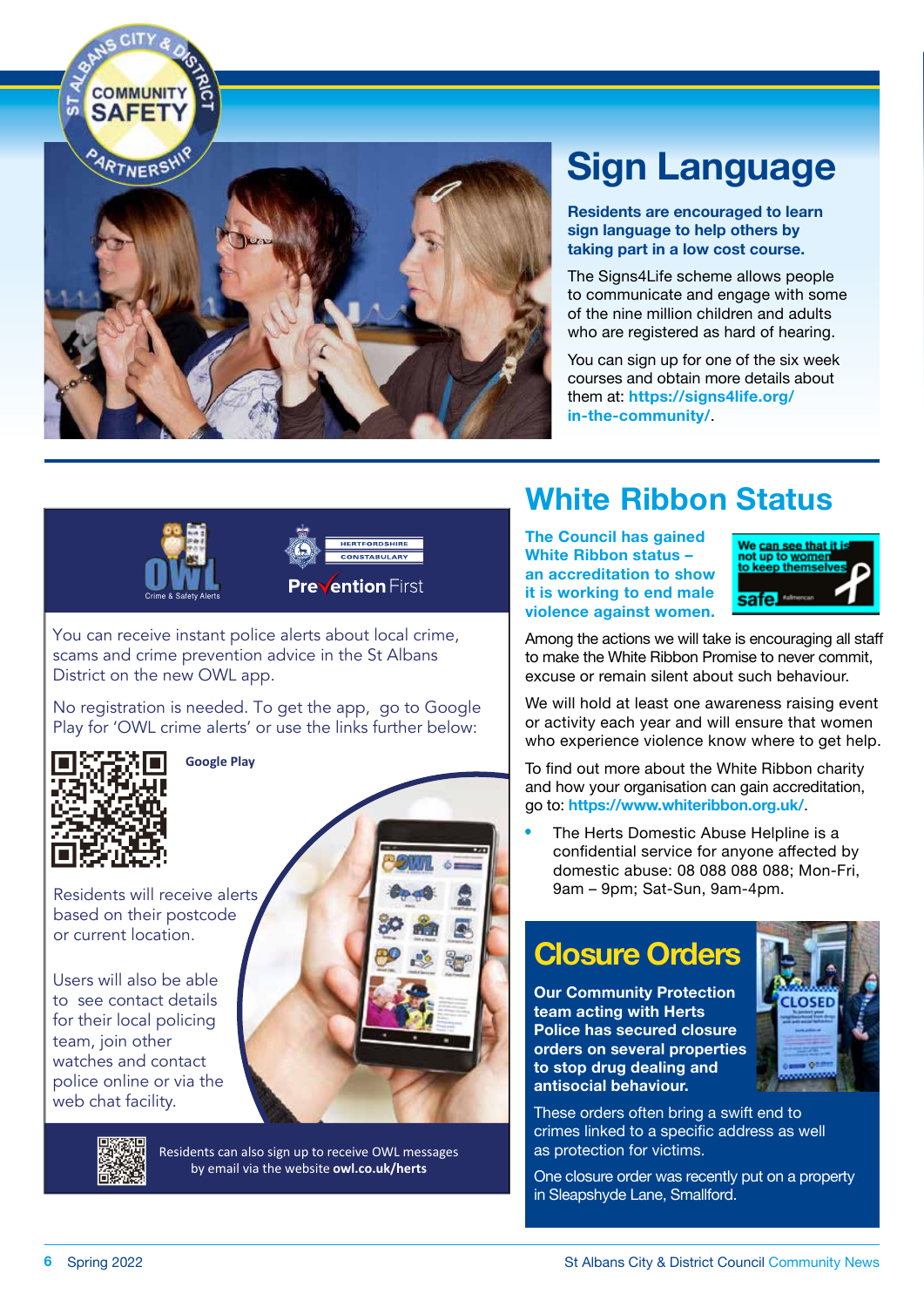## **at the museums**

**WHAT'S ON St Albans Museum + Gallery, St Peter's Street, St Albans, AL1 3DH Verulamium Museum, St Michael's Street, St Albans, AL3 4SW**

**For detailed information about the events programme, go to: www.stalbansmuseums.org.uk. Make sure you visit regularly to catch all these must-see exhibitions.**





### **Exhibition: Fibre & Form**

Now until Sunday 17 April, Weston Gallery, Museum + Gallery, Free

UH Arts + Culture and the Museum present the first major exhibition of sculptural textile work by Anna Ray. The focus is on large-scale pieces created over the past 20 years at her .<br>Hertfordshire studio. Anna's works are full of joy and life with bright and varied colours as well as rich and tactile surfaces. See our website for accompanying workshops for adults and families.



### **Crime Scene Investigation at the Museum**

Saturday 2 April, 7pm to 10pm, Museum + Gallery, £35 per adult

Immerse yourself in the world of forensic science with crime scene investigator, Hayley Scott, as the Museum + Gallery becomes a murder scene. With the historic backdrop of the old courthouse and cells, you can find out what it takes to be a forensic scientist, working in teams to search for clues, dust for fingerprints and catch the killer. Forensic suit provided and bar available all night. Please book online.

### **Exhibition: Arriving and Belonging**

#### Now until Sunday 15 May, Keeper's Galleries, Museum + Gallery, Free

Members of the District's Jewish community with roots around the world welcome people into their lives, telling their life stories through personal objects and family photographs. Connect with the experiences of Jewish people in Britain and see how they became part of St Albans. See our website for accompanying workshop and talks.



### **Local History Drop-in**  Every Wednesday, 11.30am - 1pm, Museum + Gallery, Free

Have you ever wondered how to find out more about the history of St Albans? Join historians from St Albans and Hertfordshire Architectural and Archaeological Society to discover more about local history and current research.



**Museum Minis**  The 2nd Monday of every month, 1pm - 2pm and 2pm - 3pm, Learning Studio, Museum + Gallery, £5 **Tots Tales**

The last Friday of every month, 10.15am - 11.15am and 11.15am - 12.15pm, Verulamium Museum, £5

Join us for a story, craft activity and a museum hunt inspired by our collections and exhibitions. Suitable for children aged 2 - 4 years, accompanied by an adult.